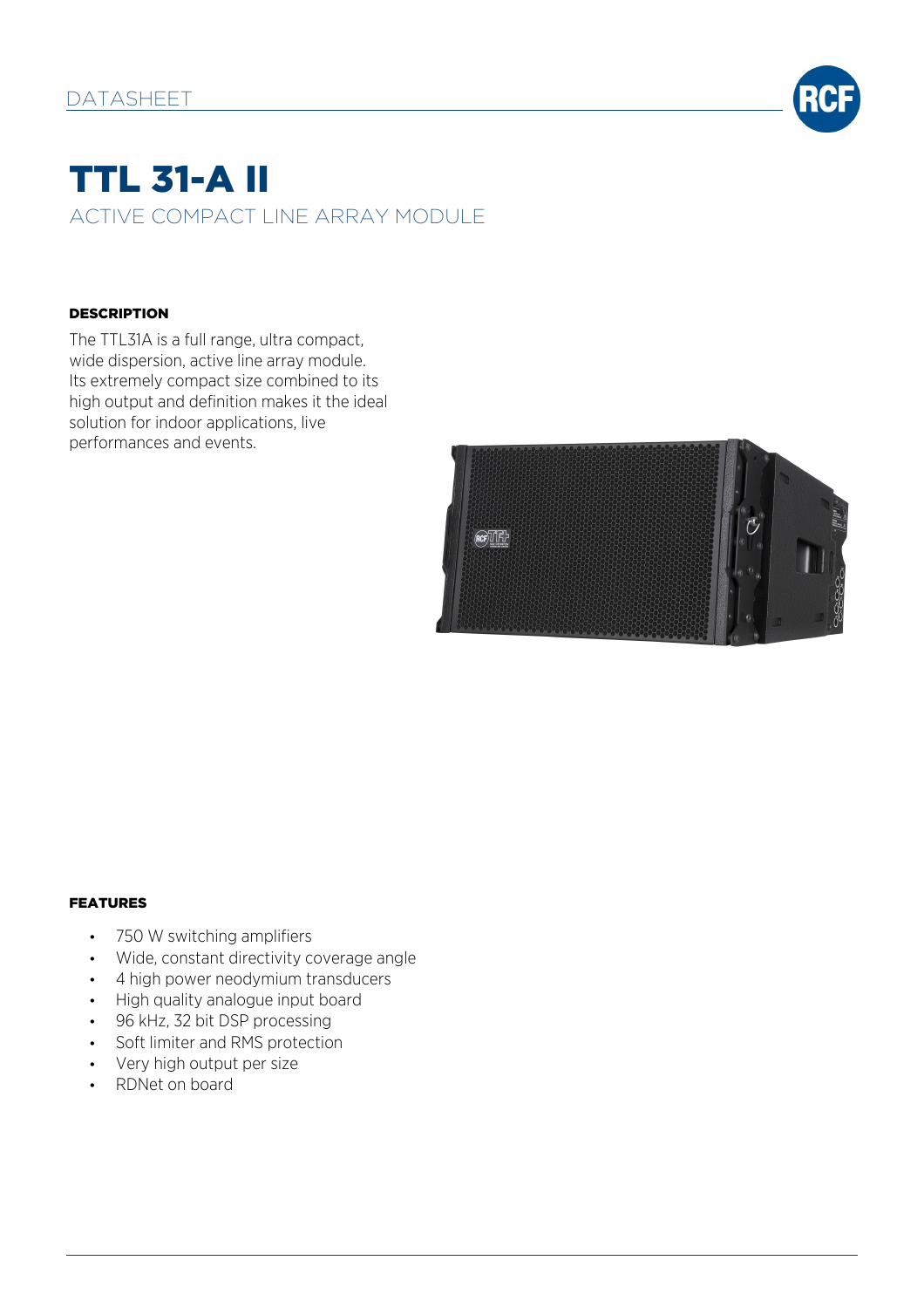

#### TECHNICAL SPECIFICATIONS

| <b>Acoustical specifications</b> | Frequency Response:        | 60 Hz ÷ 20000 Hz                 |
|----------------------------------|----------------------------|----------------------------------|
|                                  | Max SPL @ 1m:              | 132 dB                           |
|                                  | Horizontal coverage angle: | 100°                             |
|                                  | Vertical coverage angle:   | 15°                              |
| <b>Transducers</b>               | Compression Driver:        | 3 x 1.0" neo, 1.5" v.c           |
|                                  | Woofer:                    | 8" neo, 2.5" v.c                 |
| Input/Output section             | Input signal:              | bal/unbal                        |
|                                  | Input connectors:          | XLR, RDNet Ethercon              |
|                                  | Output connectors:         | XLR, RDNet Ethercon              |
|                                  | Input sensitivity:         | $-2$ dBu/ $+4$ dBu               |
| <b>Processor section</b>         | Crossover Frequencies:     | 1600 Hz                          |
|                                  | Protections:               | Thermal, HF                      |
|                                  | Limiter:                   | Fast Limiter                     |
|                                  | Controls:                  | HF correction, cluster size, HPF |
|                                  | RDNet:                     | Yes                              |
| <b>Power section</b>             | Total Power:               | 1500 W Peak, 750 W RMS           |
|                                  | High frequencies:          | 500 W Peak, 250 W RMS            |
|                                  | Low frequencies:           | 1000 W Peak, 500 W RMS           |
|                                  | Cooling:                   | Convection                       |
|                                  | Connections:               | Powercon IN/OUT                  |
| <b>Standard compliance</b>       | CE marking:                | Yes                              |
| <b>Physical specifications</b>   | Cabinet/Case Material:     | Baltic birch plywood             |
|                                  | Hardware:                  | Array side fittings              |
|                                  | Handles:                   | 2 on side                        |
| <b>Size</b>                      | Height:                    | 300 mm / 11.81 inches            |
|                                  | Width:                     | 538 mm / 21.18 inches            |
|                                  | Depth:                     | 450 mm / 17.72 inches            |
|                                  | Weight:                    | 22.5 kg / 49.6 lbs               |
| <b>Shipping informations</b>     | Package Height:            | 380 mm / 14.96 inches            |
|                                  | Package Width:             | 555 mm / 21.85 inches            |
|                                  | Package Depth:             | 540 mm / 21.26 inches            |
|                                  | Package Weight:            | 26 kg / 57.32 lbs                |